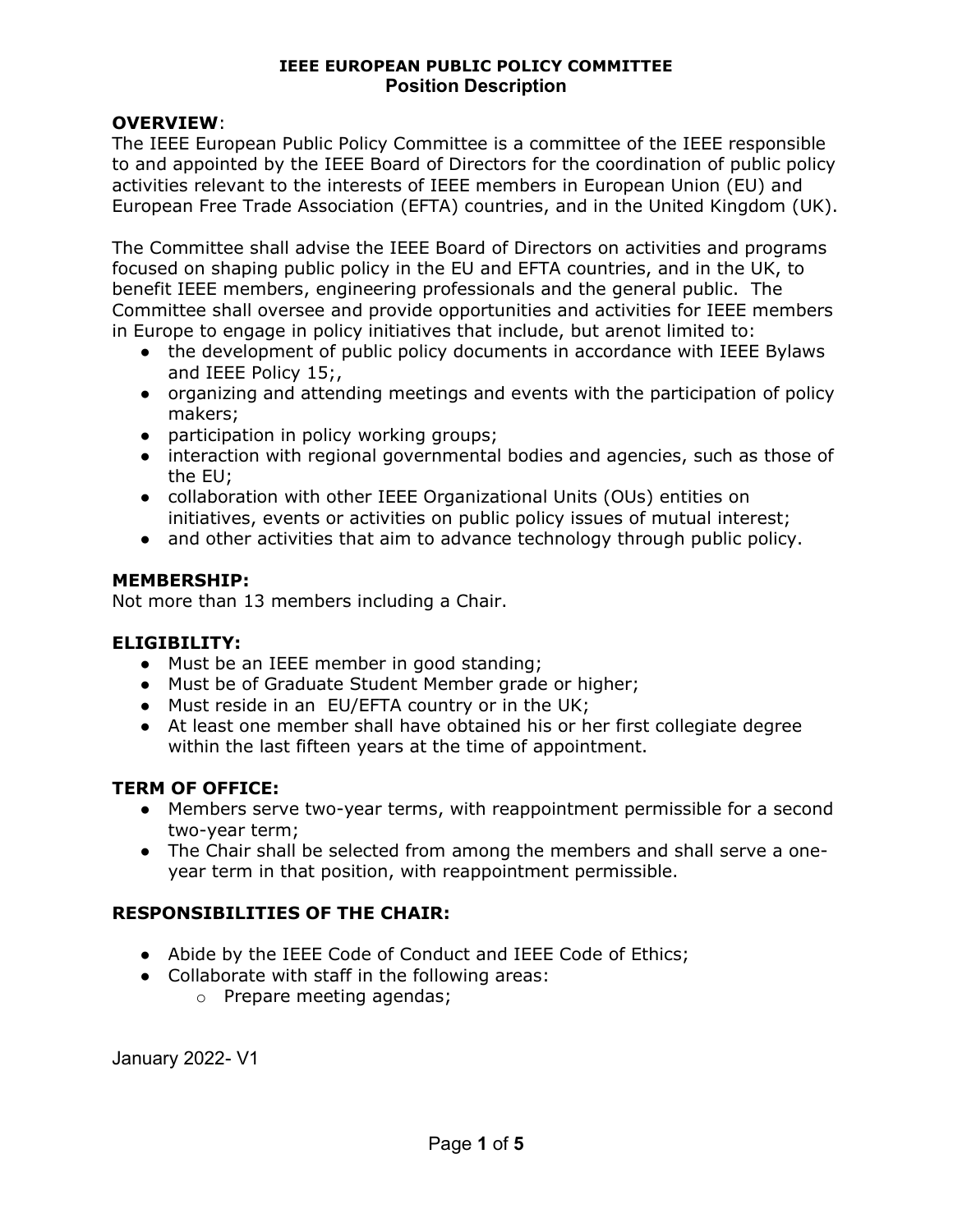- $\circ$  Ensure that minutes of the meetings are recorded and distributed to committee members;
- o Review and acknowledge proposals and inquiries to the committee;
- o Monitor projects and goals for the committee;
- Prepare reports on committee activities and relevant issues for distribution to the IEEE Board of Directors, as needed, and submit its year‐ end report;
- Give final approval to the adoption, publication and dissemination of EPPC policy documents;
- Work with staff to adhere to the approved annual budget;
- Act as the main point of contact for and public face of the committee;
- Provide leadership and assume ultimate responsibility for the timely fulfillment of all responsibilities of the Committee defined and required by IEEE Governing Documents, as follows: The IEEE Certificate of Incorporation under New York State Not for Profit Corporation Law; the IEEE Constitution; IEEE Bylaws, notably Bylaws I-304, I-305; IEEE Policies; IEEE European Public Policy Committee Charter;
- Provide a thorough and timely orientation for members of the Committee.
- Mentor committee members to ensure continuity of the programs and activities for the next year;
- Submit recommendations to the IEEE Nominations and Appointments Committee for next year's committee members,;
- Develop a list of nominees and appoint members to the Working Groups;
- Represents the Committee before the IEEE Board of Directors, and submit its year-end report;
- Complete compliance training, as required by IEEE.

## RESPONSIBILTIES OF COMMITTEE MEMBERS:

- Abide by the IEEE Code of Conduct and IEEE Code of Ethics;
- Accept and carry out such tasks and responsibilities as are assigned by the Chair in a timely manner, including:
	- o Participate in such orientation activities as requested by the Chair;
	- o Review committee agendas and minutes prior to each meeting;
	- $\circ$  Contribute for the development of the annual schedule of activities;
	- $\circ$  Contribute to the development, dissemination and discussion of EPPC policy documents;
	- o Review and vote on draft position statements put up for approval by the EPPC.
	- $\circ$  Organize and attend meetings and events with policy makers and other policy stakeholders;
	- o Build relationships, collaborating and establishing partnerships with new audiences and external entities, including regulatory bodies,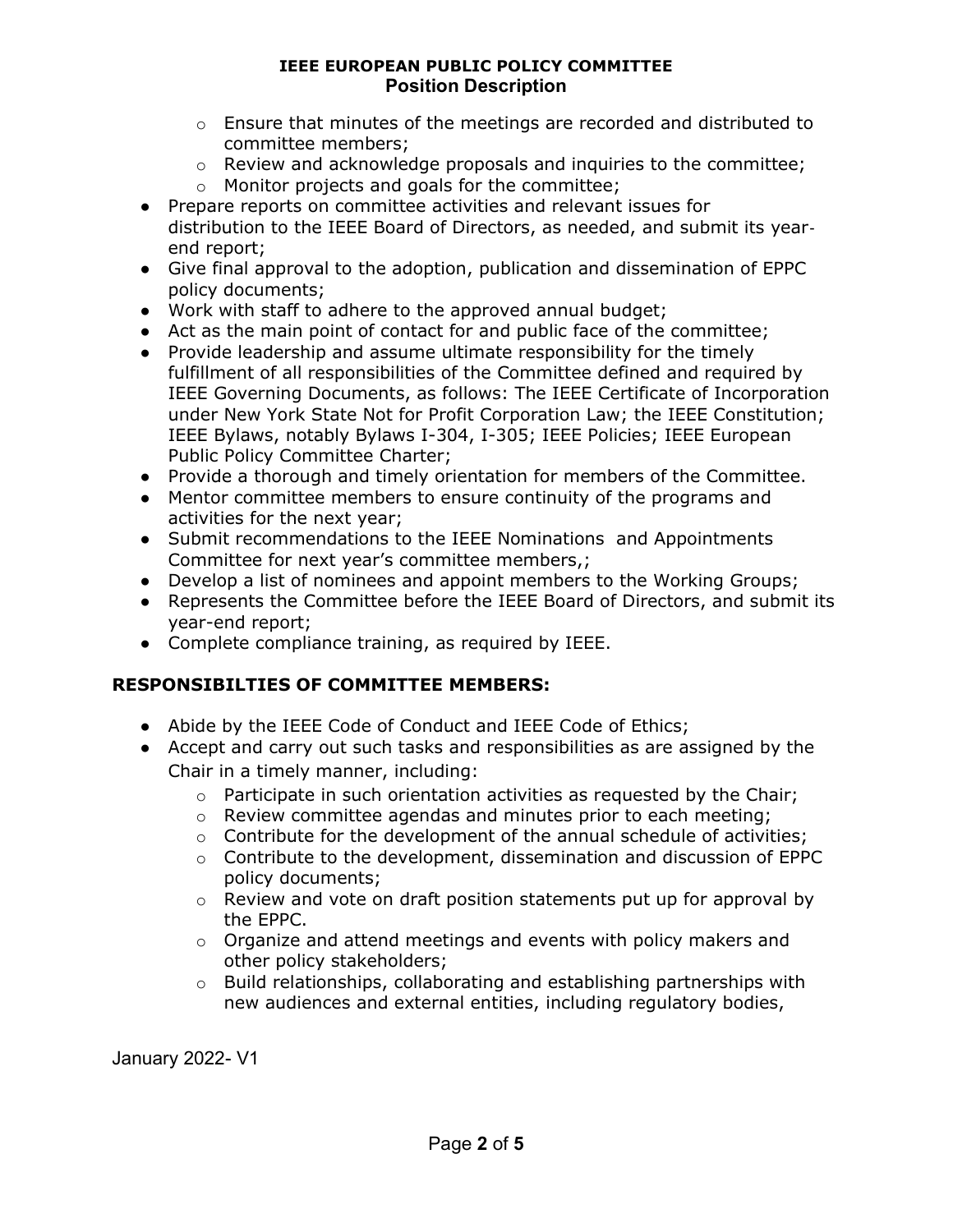industry and industry associations and national organizations interested in science, engineering and technology policy;

- $\circ$  Enhance public awareness and understanding among policymakers and the European public of the social implications of technology;
- o Collaborate with other IEEE OUs on public policy issues of mutual interest; and
- o Chair and serve in ad hoc committees and working groups as appointed by the Chair;
- o Serve as liaisons between the EPPC and the working groups.
- Become familiar with the committee charter and related sections of IEEE's Bylaws, Policies and governing documents;
- Complete compliance training, as required by IEEE.

# QUALIFICATIONS AND SKILLS:

## Experience:

- Have experience directly relating to the mission of the Committee and to the responsibilities of Committee members;
- Have a demonstrated track record of experience in working within the IEEE's operating culture of volunteer/staff partnerships.

## Knowledge:

- ● Familiarity with IEEE Bylaws and IEEE Policies, specifically as they relate to public policy activities;
- Have an understanding of effective and appropriate methods of engaging in public policy initiatives and discussions;
- Knowledge of major public policy dossiers at the EU and/or national levels, or familiarity with topical technology policy issues.

●

# Personal Characteristics:

- Ability to act with discretion, tact and handle confidential matters;
- Honesty, integrity, and adherence to high ethical standards;
- Sensitivity to and tolerance of differing views, a friendly, responsive, and pati ent approach, and community‐building skills;
- Ability to listen, analyze, think clearly and creatively, work well with people individually and in a group;
- Capability to focus on strategic issues and make effectiveness a top priority;
- Excellent communication skills;
- Sound decision making skills to make timely decisions based on knowledge, analysis and judgment;
- Ability to meet deadlines and respond to communications in a timely fashion;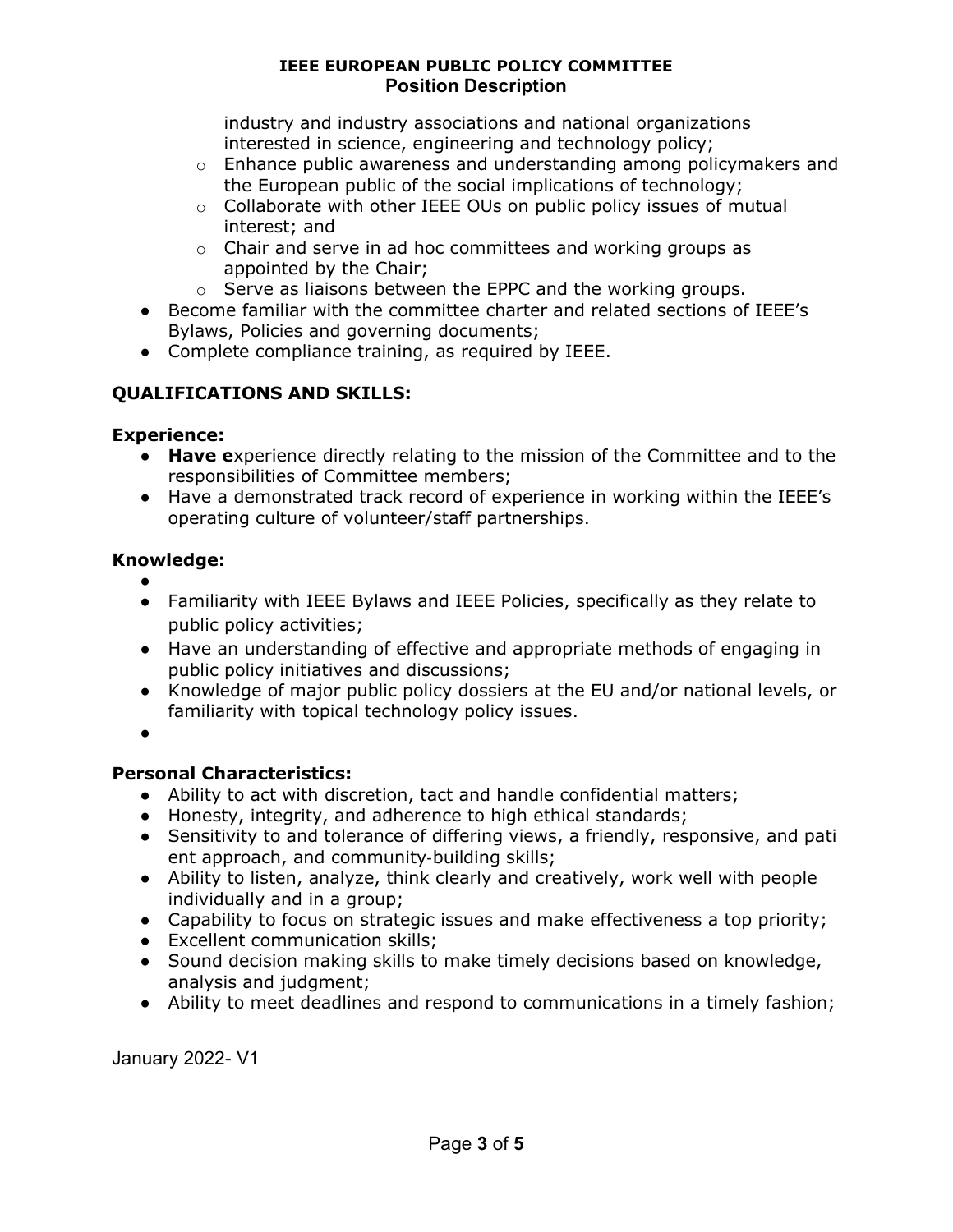### Additional Qualifications for Chair:

- Working knowledge of IEEE and its fields of interests, activities, vision and mission, structure, and strategic direction;
- Ability to manage the activities of the committee within the scope of its charter;
- Excellent leadership skills including the ability to motivate others; negotiate compromise and resolve differences; maintain positive working relationships and capability to set direction;
- Ability to clearly and comfortably delegate and broadly share both responsibil ity and accountability; and
- Ability to facilitate and run meetings efficiently, including familiarity with parliamentary procedures such as the basics of Robert's Rules of Order.

### ESTIMATED TIME REQUIREMENTS:

| <b>Item</b>                                                                                                                                                                                                                             | <b>Total Estimated Time</b><br><b>Required</b>   |
|-----------------------------------------------------------------------------------------------------------------------------------------------------------------------------------------------------------------------------------------|--------------------------------------------------|
| Material Review (e.g., policy documents,<br>presentation materials for meetings/events,<br>$etc.$ )                                                                                                                                     | 8 hours/per month                                |
| <b>In-Person Meetings</b> of the Committee, or in-<br>person meetings and events with policy makers<br>and other stakeholders (not including travel time)                                                                               | 1 day/meeting (typically 1-<br>2per year)        |
| <b>Teleconferences with Committee members,</b><br>professional staff, or with policy<br>makers/stakeholders                                                                                                                             | 3 hours/month                                    |
| Correspondence (emails, drafting of items,<br>$etc.$ )                                                                                                                                                                                  | 3 hours/month                                    |
| Travel (does not include meeting time)<br>*Travel time depends on meeting venue and<br>location of Committee members.                                                                                                                   | 1-2 days/meeting (typically 1-<br>2per year) $*$ |
| 0.5 hour/month<br><b>Compliance Training</b> (as required)<br>Note: The Chair's time requirements will be larger, and will include preparation of<br>meeting agendas and coordination of activities working with the Professional Staff |                                                  |

#### REIMBURSED EXPENSES:

In the Vienna Office.

Ordinary and necessary IEEE travel expenses are reimbursed in accordance with IEEE policies.

## STAFF CONTACT: